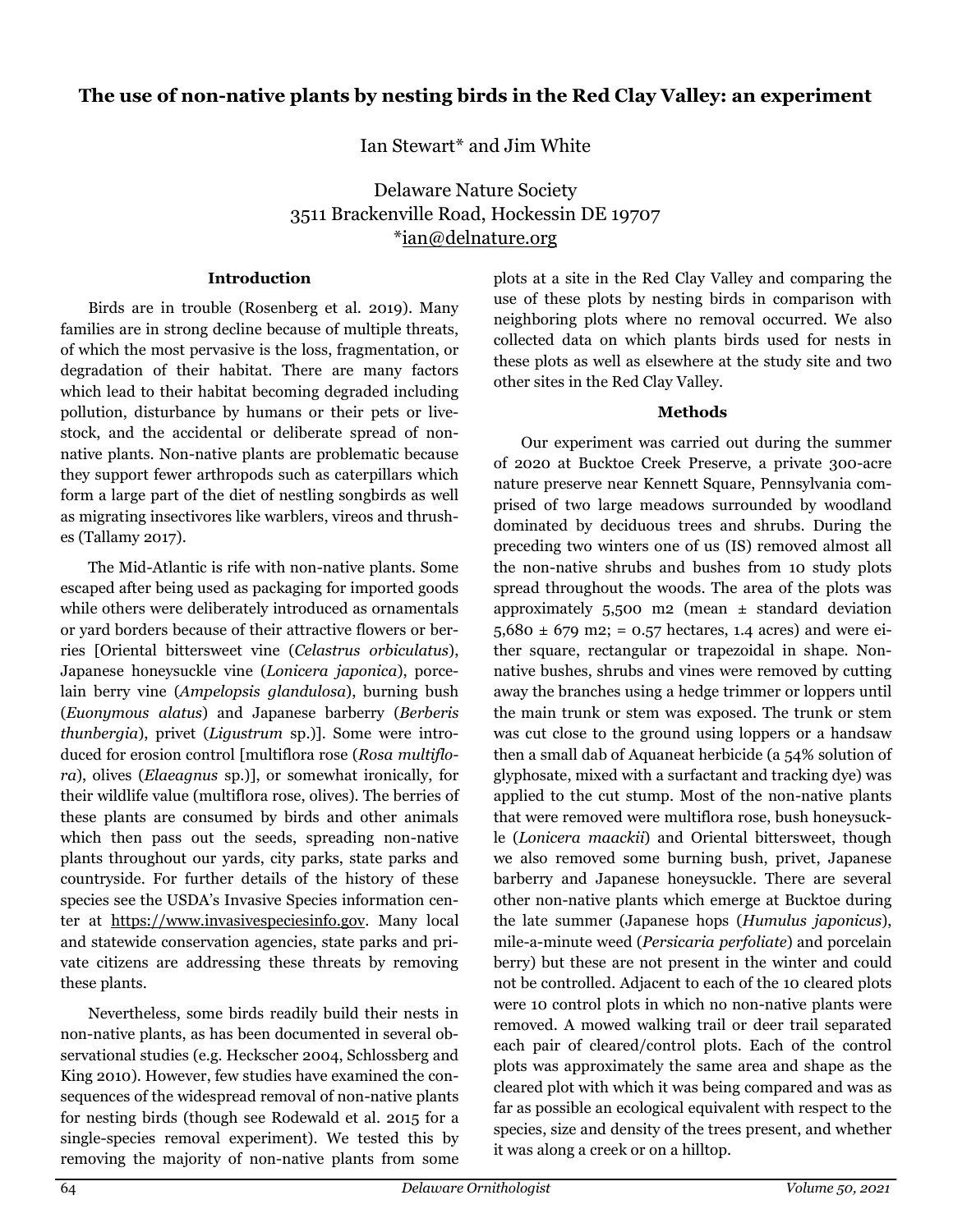One of us (IS) searched each plot for nests approximately once every 12 days (mean  $\pm$  SD = 12.6  $\pm$  9.6 days). Most nests were found by slowly scanning suitable vegetation, especially in areas where the parents' behavior alerted us to the presence of a nest (especially the distinctive 'mupping' call adult Gray Catbirds give near their nest or young). We identified the plant(s) each nest was constructed in and noted whether it was a native or nonnative species.

We attempted to revisit nests to determine their fate although given competing work commitments this was not common. Nests were categorized as having failed if the eggs disappeared before their expected hatch date or if the nestlings were lost before the middle of their nesting period. Nests were categorized as successful if the nestlings survived until the middle of their nestling period or if fledglings were seen close to the nest. This measure was used to compensate for the infrequency of our nest visits even though it may have overestimated the number of nests that succeeded if the nestlings were lost close to fledgling.

We included both occupied and empty nests in our analysis, since even nests that were empty when they were discovered represented a nesting decision and could have been occupied but the contents depredated before the nest was found. Some nests in the same general area may have represented re-nesting or even second broods by the same pair, but we were unable to control for this as we did not capture and mark the adults.

In additional to our experimental plots, we also collected data on nesting substrate by searching for nests throughout the rest of Bucktoe Creek Preserve as well as deciduous woodland in two other sites: Ashland Nature Center in Hockessin, Delaware and Coverdale Farm Preserve in Greenville, Delaware.

#### Results

### Nesting within study plots

We found 43 nests in the study plots. There were significantly more nests in the control plots than in the cleared plots (mean  $\pm$  SD = 3.9 + 1.4 vs 0.4 + 07) (Wilcoxon signed rank test  $Z = 2.8$ ,  $P < 0.01$ , Figure 1). There was at least 1 nest in all 10 control plots yet only 3 of the 10 cleared plots contained nests (see Table 1).

### Nesting substrate

In addition to the 41 study plot nests, we found 97 nests elsewhere at Bucktoe and at Ashland and Coverdale. The majority of these 138 nests were Gray Catbirds.

75 out of 83 Gray Catbird nests (90%) were built in non-native plants, and 73 of them (88%) were built in



Figure 1. Number of nests found in 10 woodland control plots and 10 adjacent plots from which most nonnative plants had been cleared.

| <b>Table 1.</b> Nests found in 10 woodland plots where non- |
|-------------------------------------------------------------|
| native shrubs and bushes had been cleared and in 10         |
| control plots where no plants had been cleared.             |

| Plot           | Nests in                 | control plots where no plants had been cleared.<br>Nests in control plot |  |  |
|----------------|--------------------------|--------------------------------------------------------------------------|--|--|
| Pair           | cleared plot             |                                                                          |  |  |
| $\mathbf{1}$   | $\Omega$                 | $3(3$ GRCA)                                                              |  |  |
| $\overline{2}$ | 0                        | 6 (1 BRTH, 3 GRCA, 1 NOCA, 1<br>WOTH)                                    |  |  |
| 3              | $1$ (EATO <sup>1</sup> ) | 5 (4 GRCA, 1 NOCA)                                                       |  |  |
| 4              | 0                        | 4 (3 GRCA, 1 WOTH)                                                       |  |  |
| 5              | 2 (2 NOCA <sup>2</sup> ) | $4(4$ GRCA)                                                              |  |  |
| 6              | $\Omega$                 | $3(3$ GRCA)                                                              |  |  |
| 7              | 0                        | 3 (1 GRCA, 1 NOCA, 1 WOTH)                                               |  |  |
| 8              | 1(1 SOSP <sup>1</sup> )  | 3 (1 CAWR, 2 GRCA)                                                       |  |  |
| 9              | $\Omega$                 | 2 (1 GRCA, 1 WOTH)                                                       |  |  |
| 10             | O                        | 6 (5 GRCA, 1 WOTH)                                                       |  |  |

BRTH = Brown Thrasher, CARW = Carolina Wren, EATO = Eastern Towhee, GRCA = Gray Catbird, NOCA = Northern Cardinal, SOSP = Song Sparrow, WOTH = Wood Thrush

<sup>1</sup> One Eastern Towhee and one Song Sparrow nest were assumed to be present within patches of dense vegetation because one or both parents jumped up and gave alarm calls from the same location on at least two successive visits, though we could not find the nests.

<sup>2</sup> Including 1 NOCA nest in a small patch of multiflora rose bush that had been missed during clearing.

multiflora rose (either rose stems overlaying a tree or a free-standing rose bush). Of the 8 Gray Catbird nests built in a native plant, 2 were in free-standing cluster of greenbrier (Smilax herbacea), 2 were in an arrowwood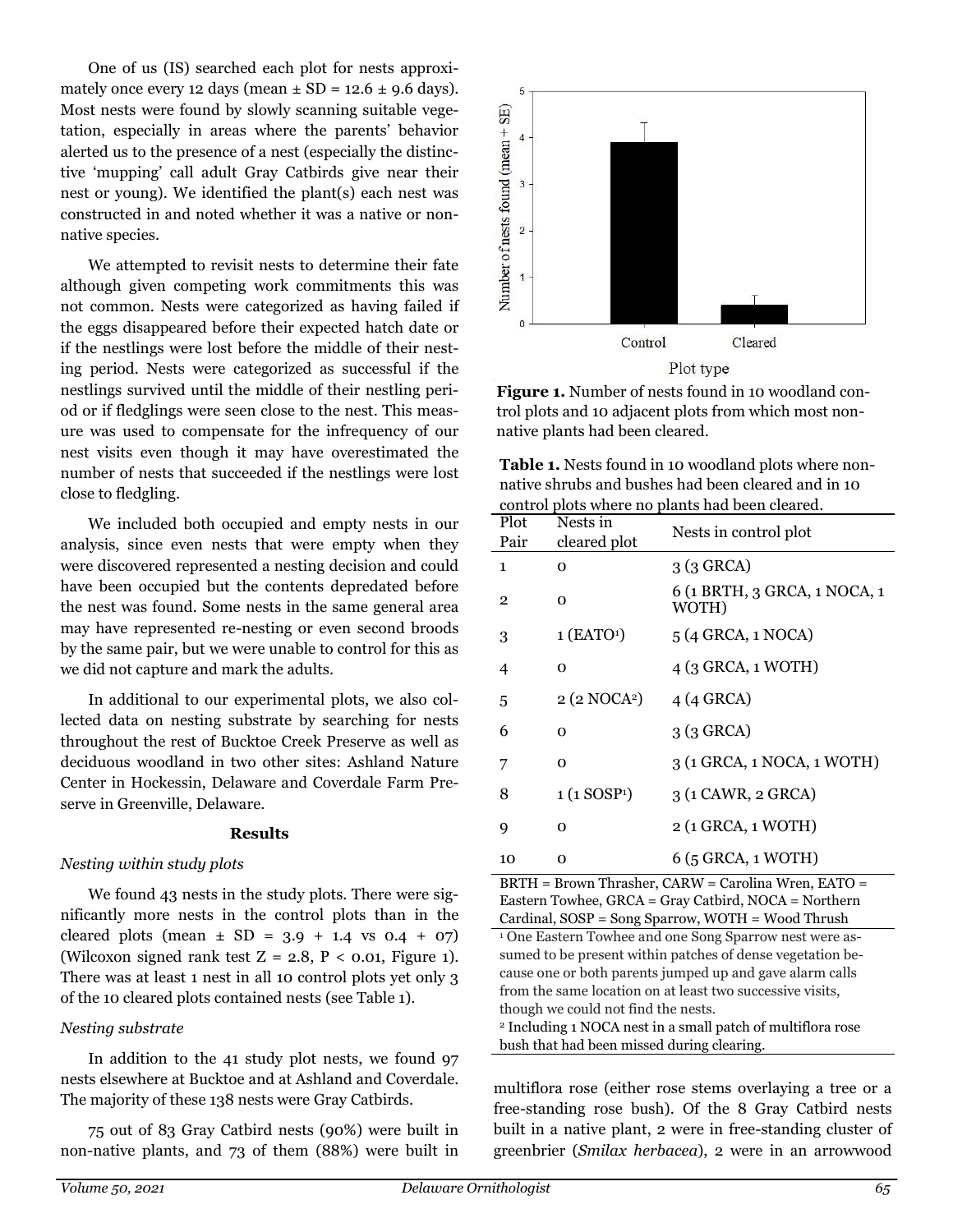viburnum (Viburnum dentatum), 2 were in a spicebush (Lindera benzoin), 1 was in a box elder (Acer negundo) and 1 was in an oakleaf hydrangea (Hydrangea quercifolia).

15 out of 21 (70%) Northern Cardinal nests were built in non-native plants, and 12 of them (57%) were built in multiflora rose. 8 out of 12 robin nests were built in nonnative plants, all of which were rose stems overlaying a tree. 8 out of 16 Wood Thrush nests were built in nonnative plants, and 2 of them were built in multiflora rose stems overlaying a tree. We also found 3 Eastern Towhee nests of which 2 were in a non-native plant, and 3 Brown Thrasher nests of which 2 were built in a non-native plant.

Pooling species,  $110/138$  (=80%) of nests were built in a non-native plant (Table 2).

### Nest success

0 of 3 gray catbird nests in native plants were considered to have succeeded, compared with 5 of 10 in nonnative plants (Fisher's Exact Test =  $0.23$  P  $> 0.05$ ). 2 of 4 Northern Cardinal nests in native plants were considered to have succeeded compared with 3 of 6 nests in nonnative plants (Fisher's Exact Test =  $1.0$  P >  $0.05$ ).

### Discussion

We conducted an experiment at Bucktoe Creek Preserve in the Red Clay Valley in which we removed most of

Table 2. Nesting substrates of 4 bird species in the Red Clay Valley.

the non-native bushes, shrubs and vines from 10 woodland plots and found that the number of nests built in those plots was significantly lower than the number of nests in 10 adjacent control plots where no plants were removed. We did not find any nests in most of the plots from which non-native plants had been removed, though we caution that we may have missed a small number of nests which are harder to find or access such as those placed in long grass or brambles by Common Yellowthroats or Song Sparrows.

This result is not particularly surprising: removal of shrubs and bushes will inevitably lead to a reduction in the number of birds which nest in shrubs and bushes, especially if these are the dominant form of vegetation. However, we believe that non-native plants need to be removed from an area before it can be restored with native shrubs and bushes, or else the new planting will likely be out competed and struggle or even die. The fact that Wood Thrushes still built 50% of their nests in a native tree (spicebush (Lindera benzoin) or blackhaw Viburnum (Viburnum prunifolium)) was encouraging however, as it suggests that they could benefit if their habitat were restored with these native trees.

We also searched for nests elsewhere in the Preserve and at two sites in northern Delaware. Most of the nests we found were built by Gray Catbirds. Almost all (90%) of the Gray Catbird nests were in a non-native plant, with a large majority of them (88%) located in multiflora rose.

| Nest substrate                                               | Gray<br>Catbird | Northern<br>Cardinal | American Robin | Wood<br>Thrush | Total          |
|--------------------------------------------------------------|-----------------|----------------------|----------------|----------------|----------------|
| Native tree overlaid with<br>multiflora rose                 | 34              | 10                   | 6              | $\mathbf 2$    | 52             |
| Free-standing multiflora<br>rose                             | 32              | $\mathbf{2}$         | $\mathbf 0$    | $\mathbf 0$    | 34             |
| Free-standing native tree<br>or bush                         | 6               | 5                    | 3              | 6              | 20             |
| Non-native tree overlaid<br>with multiflora rose             | 7               | $\mathbf 0$          | $\overline{2}$ | $\mathbf 0$    | 9              |
| Native tree overlaid with<br>Oriental bittersweet            | $\overline{2}$  | $\mathbf{1}$         | $\mathbf 0$    | $\mathbf{2}$   | $\overline{5}$ |
| Native tree overlaid with<br>American Grape or<br>greenbrier | $\mathbf{O}$    | $\mathbf{1}$         | $\mathbf{1}$   | $\mathbf{2}$   | $\overline{4}$ |
| Native tree overlaid with<br>Japanese Honeysuckle            | $\mathbf{O}$    | $\,2$                | $\mathbf 0$    | $\mathbf 2$    | $\overline{4}$ |
| Free-standing non-<br>native tree or bush                    | $\mathbf 0$     | $\mathbf 0$          | $\mathbf 0$    | $\mathbf{2}$   | $\overline{2}$ |
| Free-standing greenbrier                                     | $\overline{2}$  | $\mathbf 0$          | $\Omega$       | $\mathbf{O}$   | $\overline{2}$ |
| Total                                                        | 83              | 21                   | 12             | 16             | 132            |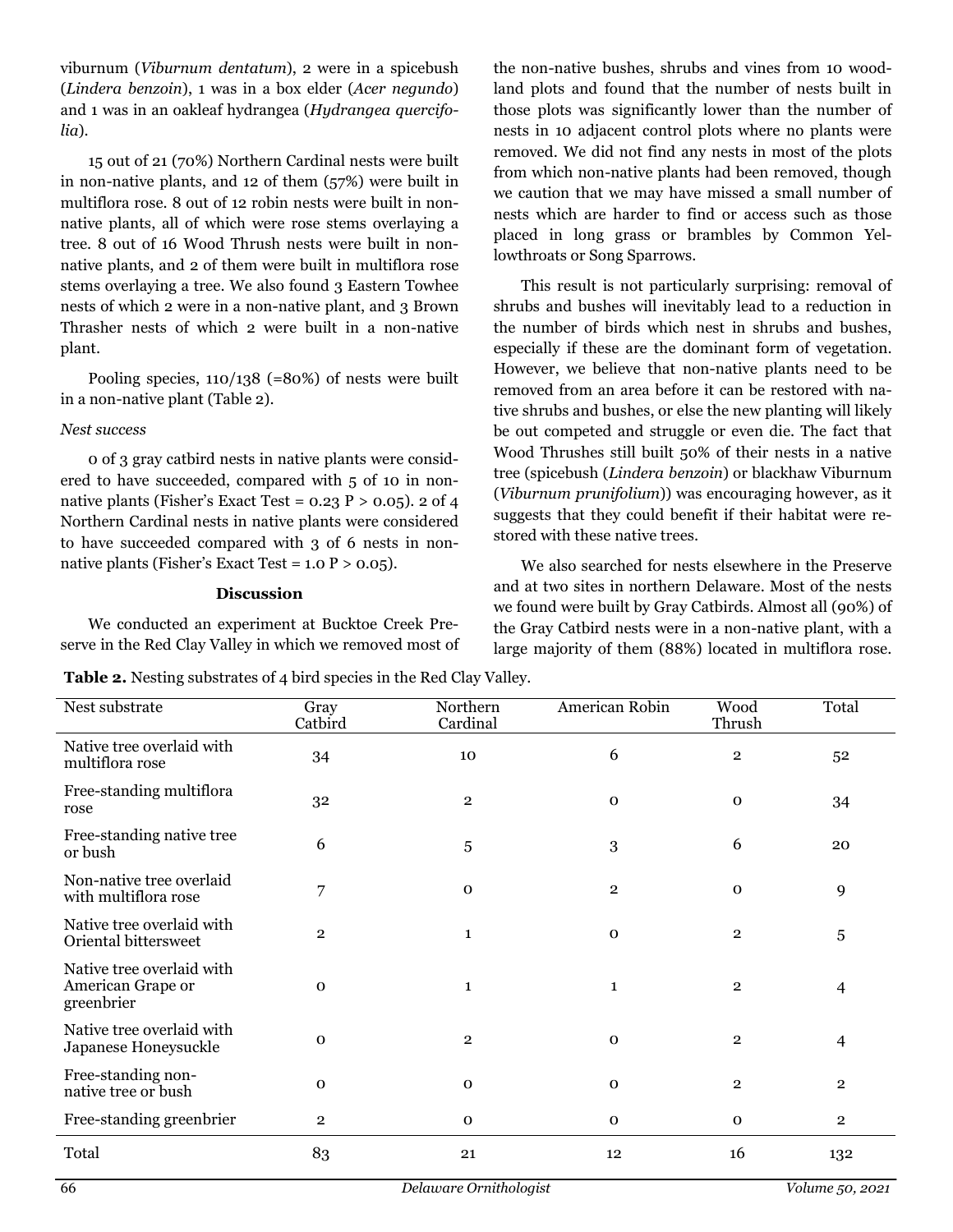Approximately half of them were placed in rose stems growing over the branches of a shrub or tree, with the other half in a free-standing rose bush. Although our sample sizes were smaller for these species, most 50% of Northern Cardinal ( $n = 21$ ) and American Robin ( $n = 12$ ) nests were also placed in a tree overlaid with multiflora rose. We only found a handful of Brown Thrasher and Eastern Towhee nests ( $n = 3$  each), but most were built in rose.

Several other studies have found that a large proportion of passerine nests are built in non-native vegetation, especially in thorny plants such as multiflora rose. For example, Johnson and Best (1980) found 30% of Gray Catbird nests in Iowa were in multiflora rose. Heckscher (2004) found that 84% of Veery nests in northern Delaware were in non-native vegetation, especially multiflora rose, and 55% of Veery nests in New York state were in non-native plants (Meyer et al. 2015). 43% of nests were placed in non-native woody vegetation in Massachusetts (Schlossberg and King 2010), and 64% of Northern Cardinal nests in Ohio were in non-native plants (mostly bush honeysuckle and multiflora rose) (Rodewald et al. 2009).

Why do so many birds nest in multiflora rose? We believe it is because it fulfills all three of the main criteria woodland birds likely use when selecting nest sites (see Table 3). It provides 1) structural support (either as a free-standing rose bush or when growing over a tree), 2) concealment against visually searching predators, and 3) protection against nest predators such as birds or mammals, which may be deterred by its dense thorns. Other common non-native shrubs and vines fulfill some of these criteria but not all.

Table 3. Nest selection criteria addressed by 4 common non-native plants.

| Criterion                                                       | Multi-<br>flora<br>rose | Bush<br>honey-<br>suckle | Japanese<br>honey-<br>suckle | Oriental<br>bitter-<br>sweet |  |  |
|-----------------------------------------------------------------|-------------------------|--------------------------|------------------------------|------------------------------|--|--|
| Support                                                         | Yes                     | Yes                      | Yes <sup>1</sup>             | Yes <sup>1</sup>             |  |  |
| Conceal-<br>ment                                                | Yes                     | Some                     | Yes                          | Some                         |  |  |
| Protection                                                      | Yes                     | No                       | No                           | No                           |  |  |
| <sup>1</sup> These vines only support nests when they are them- |                         |                          |                              |                              |  |  |

selves supported by growing up a tree or bush.

By contrast, only 2 of the 16 Wood Thrush nests we found were in multiflora rose (2/16) and both were primarily supported by a tree fork or branch with only secondary support from a handful of rose stems. A large study of Wood Thrushes in Berks County, Pennsylvania, found only 1 out 127 nests were in multiflora rose (Hoover and Brittingham, 1998), with almost half of the nests being in spicebush. This suggests that rose removal would

not significantly reduce nesting by Wood Thrushes provided the rest of the habitat was appropriate.

Nevertheless, we found little evidence that nests in non-native plants (primarily rose) were more likely to succeed than those in natives  $(8/16 \text{ vs } 2/7 \text{ after pooling})$ Gray Catbirds and Northern Cardinals) although our sample size was small. Meyer et al. (2015) highlighted the variation that exists within this topic with different studies reporting positive, negative or no effect of nesting in non-natives upon nesting success. However, the relationship between nesting success and nest substrate is complex and will vary between sites depending on the vegetation and type of predators present, since many animals prey upon nest contents (see Farnsworth and Simons 2000). For example, a nest in multiflora rose may be relatively safe from predators such as birds and mammals which are wary of being injured by the thorns but may be vulnerable to snakes who could easily climb up the dense network of low-growing stems and are probably not deterred by thorns.

In sum, we found that several of our most common woodland birds have clearly adapted to non-native plants for nesting, especially Gray Catbirds. Some of these species may even be becoming more common because of the spread of non-native plants and the greater proportion of edge habitat and mowed grass that has resulted from European colonization (Hess et al. 2000). Should one continue to remove non-native plants given that some birds are using them to build their nests? We would argue that one should, because these plants support very little food for birds and other wildlife (Tallamy 2017) and will aggressively out compete the native plants that do. Moreover, declining birds such as the Wood Thrush require bare patches of earth in which to search for invertebrates like earthworms, and these open patches of under story will gradually be covered by bushes such rose. Ideally, these cleared areas would then be restored with the appropriate native trees and shrubs to provide nest sites and support native invertebrates (Tallamy 2017, Kawahara et al. 2021). However, even if an area is not due to be replanted, removal of non-native plants is still advisable to reduce their spread through growth and seed dispersal.

The removal of non-native plants and subsequent habitat restoration can be a complex and prolonged process and the likelihood of its success depends upon the resources available. Depending on the size of the area, it requires a significant number of people to remove and continue to control non-native plants, a significant amount of funding to purchase native replacements, and people with the experience to plant and maintain them. However, given the prevalence of non-native plants in the Red Clay Valley and their known negative effects upon the